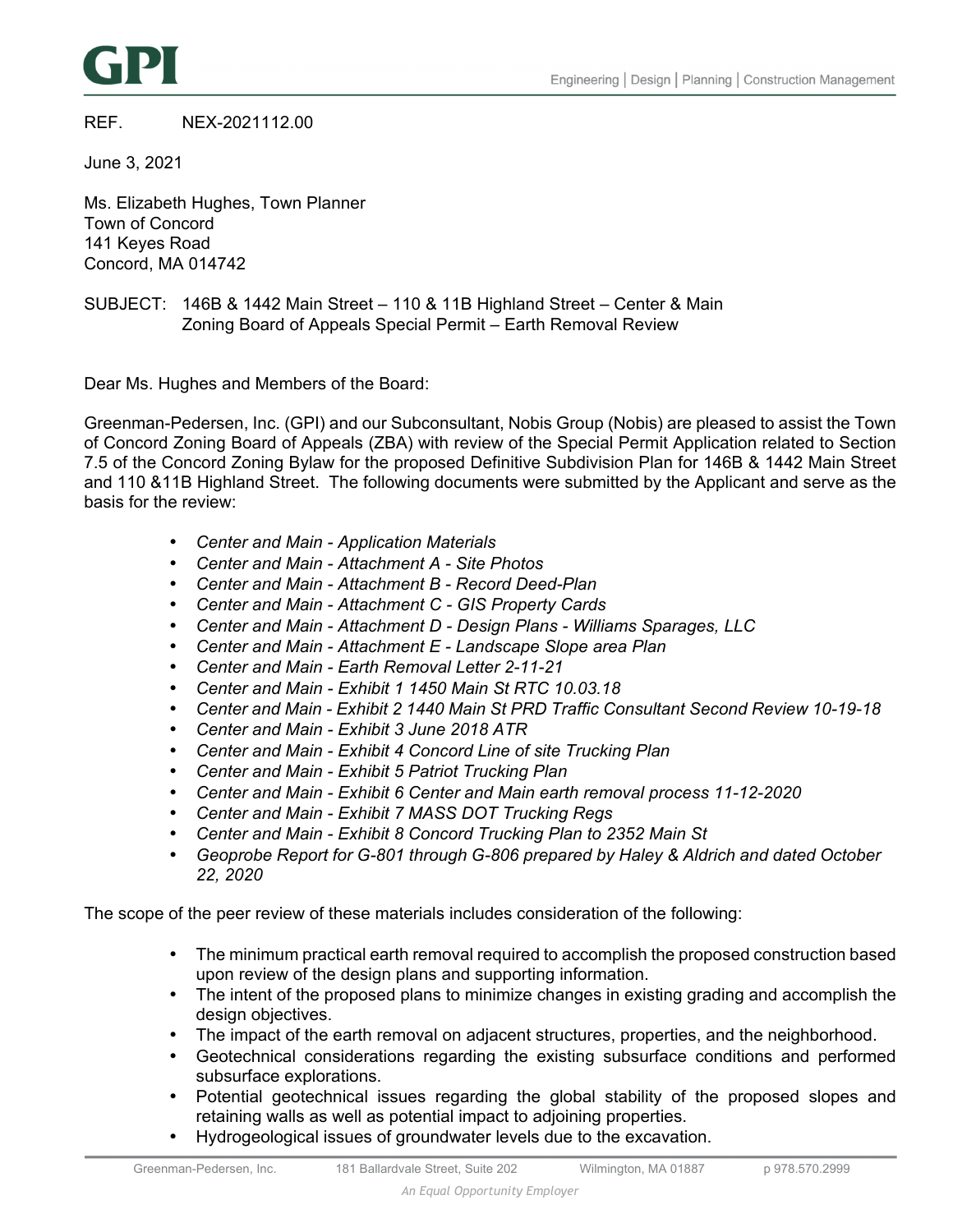- Appropriate construction measures related to the excavation and soil compaction in load bearing areas and other altered areas.
- The construction sequencing and proposed operations including dust, stormwater, and erosion control, and potential infrastructure impacts.

### Project Understanding

Based on the Design Plans and the Zoning Board of Appeals Application, we understand that the 9± acre property comprised of several individual parcels of land is proposed to be subdivided into a total of 18 lots in support of single-family dwelling developments. Lots 1 through 16 are proposed to be accessed by new roads, referred to as Road A and Road B. Lot A1 and D1 will be accessed from the existing Highland Street and Main Street, respectively. To be able to construct Road A and B, we understand that up to 25 feet of soil needs to be removed. Additionally, extensive soil excavations are required to develop some of the individual lots including 2H:1V cut slopes for the final grading of Lots 1 through 5 and Lot 13. Other areas of the proposed site development will require placement of up to approximately 7 feet of raise-in-grade fill. We understand that approximately 66,000 cubic yards of excess soil will be generated that will need to be hauled offsite.

According to the Zoning Board of Appeals Application and Earth Removal Permit letter, we understand that Symes Development & Permitting, LLC (Symes) will be the developer of the Site. We understand that excavation activities for this project will initially occur over a period of approximately 7 weeks in support of the roadway construction and for rough grading of the proposed lots. Thereafter, after receiving a building permit for each lot, Symes will develop individual lots over a timeframe of 28 to 80 weeks. Development will include the construction of the single-family dwellings, final grading, proposed cut slopes, and landscaping.

This letter presents our peer review comments and is divided into Sections A and B. Section A includes peer review comments related to the general design, proposed earth removal calculations and activities, and construction considerations. Section B includes results of the peer review related to geotechnical and hydrogeological considerations and related recommendations.

#### **PEER REVIEW COMMENTS**

# **A. GENERAL DESIGN AND PLAN REVIEW**

#### **Earthwork and Earth Removal Calculations**

- 1. The ZBA Application for Special Permit indicates that the project will require the export of approximately 48,090 cubic yards of fine gravel/sand and 12,600 cubic yards of topsoil/loam, totaling approximately 60,690 cubic yards of excess material to be removed from the site. The Applicant has not submitted the earthwork calculations supporting this quantity, and it is unclear to the peer reviewer if any quantity of material reuse (gravel and/or loam/topsoil) is assumed and included in this calculation in an effort to reduce the overall export. GPI recommends that the Applicant provide the quantity takeoff calculations for review, including any assumed reuse of loam/topsoil and gravel/subgrade.
- 2. The proposed roadway cross section includes 12" of subbase (4" dense graded crushed stone) over 8" gravel (or 12" reclaimed material if approved by Town Engineer). GPI recommends that the Applicant be required to reuse existing materials from the general excavation to meet the Specification for fills and roadway base to the extent feasible (refer to Geotechnical recommendations in Section B). It is unclear if the earth removal quantity has taken into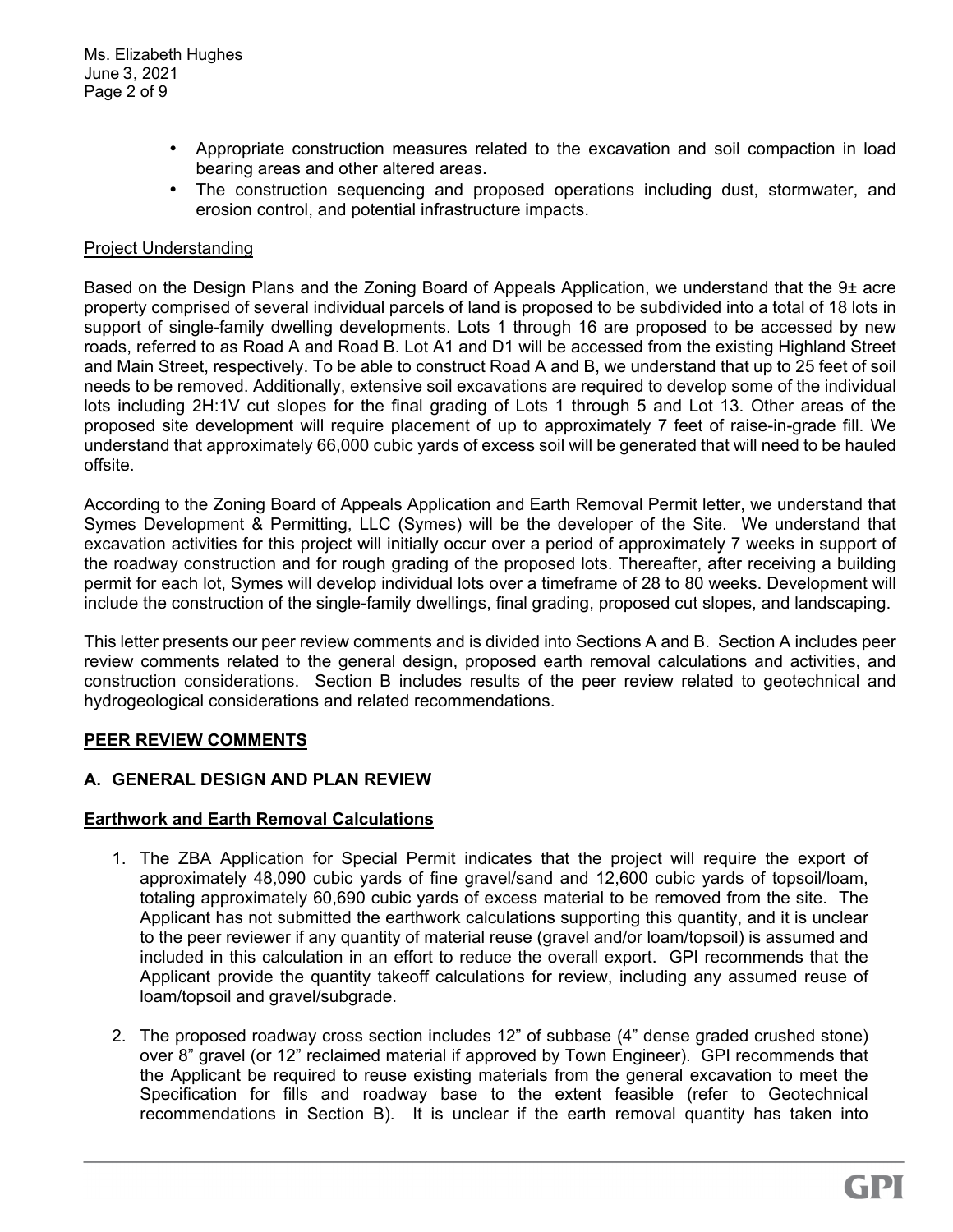consideration any reuse of existing material for construction of fills or the roadway subbase. The Applicant should clarify and provide supporting calculations.

3. A total of 2,168 truck trips are proposed to accomplish the proposed earth removal. Has the Applicant considered the feasibility of combining return trips with the import of select material specified in the plans, such as dense graded crushed stone, stone backfill for subsurface structures, and other select materials to be imported? If this is feasible, the amount of total truck trips entering and leaving the site would be greatly reduced.

# **Design Review**

Section 7.5 of the Zoning Bylaw states that the ZBA must make the following findings:

*7.5.3.1 The volume proposed for removal does not exceed the minimum practical removal required to accomplish the construction, development, or improvement in accordance with the plans therefore;* 

*7.5.3.2 The plans submitted in connection with the removal are designed to minimize changes in existing contours to enhance attractive land utilization, effective drainage, suitable road gradients, access or other design considerations; and* 

*7.5.3.3 Effecting the removal will not be detrimental or injurious to abutters or the neighborhood, either by the alteration of existing topography or by a substantial change in the use of the streets in the neighborhood.* 

GPI reviewed the design plans with consideration of the above sections from the Bylaw, and finds the following:

- 4. The source of a majority of the earth removal appears to be related to the proposed profiles of Road A and Road B, both of which result in significant earthwork cuts of the highest points of the property. It appears that segments of the profiles of Road A and Road B could be adjusted to result in reduced cut, and additional fill to balance out a quantity of the earthwork cuts. Raising the grade of the roadway profiles by two to three feet, while making driveway grade and roadway drainage adjustments, could significantly reduce the amount of net export required. A profile grade adjustment would also likely change the proposed location of retaining walls currently in cut slopes to the fill slopes. If the Applicant has considered alternatives to the roadway profile grade to reduce earthwork cuts, it would be helpful to provide an alternatives analysis or narrative to support the claim that the current design *does* result in the minimum practical removal required to accomplish the construction. Based upon review of the plans, it appears that the earth removal could be reduced by adjusting the profile of the roadways to better balance cut and fill. It is not readily apparent that this is in fact the design which minimizes removal required and still achieves the proposed development as intended.
- 5. The narrative submitted with the ZBA Application states the following:

*"The maximum permitted centerline street grade (Sheet 3 & 4) in the zoning district will be utilized to provide the minimum practical removal across the entire Roadway Cross Section (Sheet 3)."* 

It should be noted that the profile of Road B utilizes a maximum centerline grade of 4.60%, which appears to effectively minimize the amount of fill required, rather than the amount of earth removal required. Use of a 1% - 2% roadway profile grade would result in less cut, and more of a balance of cut and fill, thereby reducing the amount of removal required.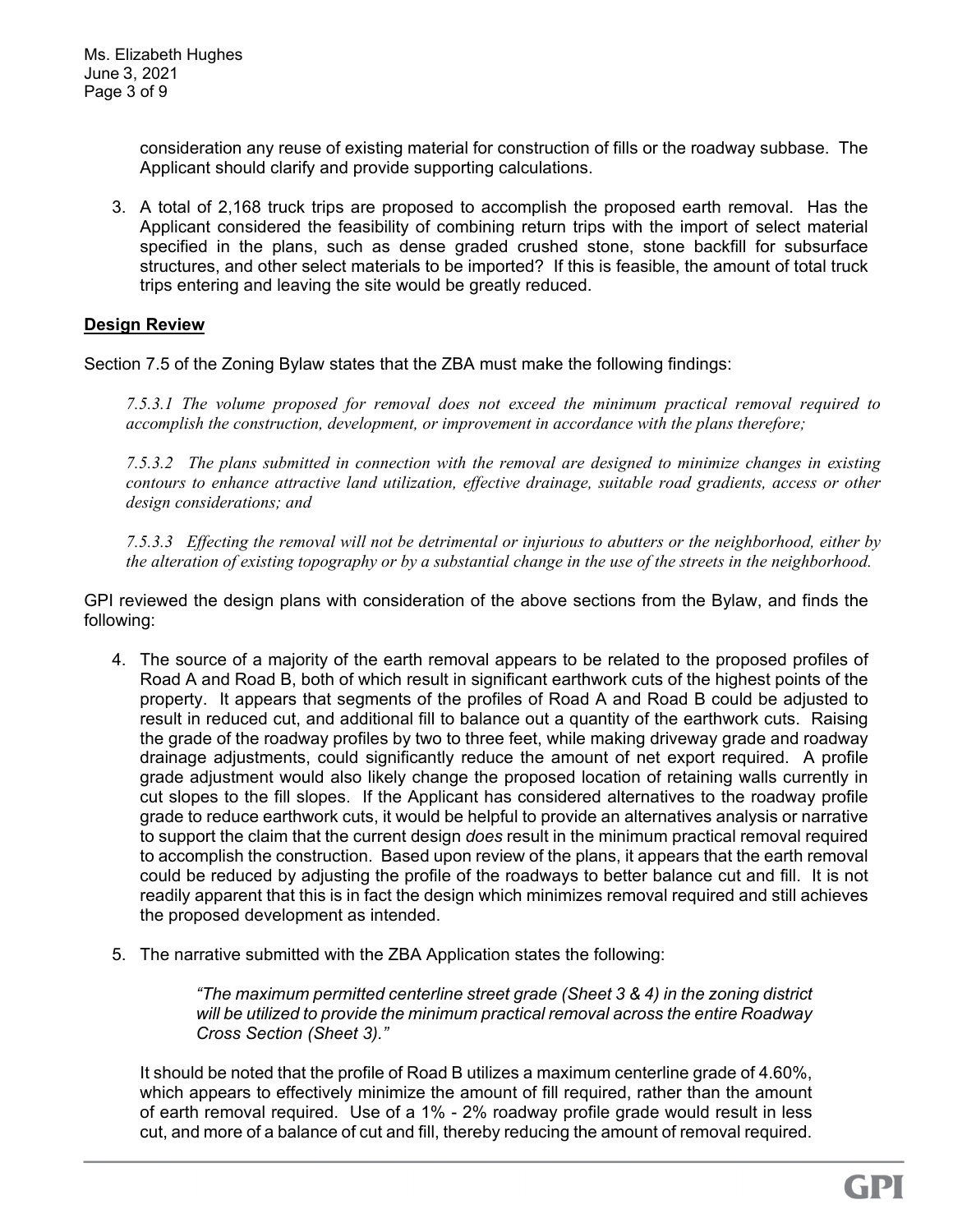Similarly, Road A proposes a maximum roadway centerline grade of 6.80%, which does not appear to reduce the amount of earthwork removal required. The addition of a sag curve (low point) at the beginning of Road A would reduce the amount of removal required, and result in additional fill to balance out the cuts. It is not apparent that the roadway profiles as proposed result in the minimal practical removal required to accomplish the development. While it is impractical for the peer reviewer to provide an alternative detailed design, the Applicant should justify the proposed design by providing analysis of alternative roadway profiles which were considered to achieve the requirement of Section 7.5.3.1 of the Bylaw by balancing the earthwork more effectively.

# **Construction Considerations**

- 6. A Stormwater Pollution Prevention Plan has been included as part of the submitted Design Plans (Sheets 13 and 14). The Plan documents erosion and sedimentation control procedures that will be implemented during construction. In general, the plan is consistent with current recommendations for the control of erosion and sedimentation, dust, and stormwater runoff. The proposed measures include the following:
	- Filter fabric barrier & haybales & Silt Sacks
	- Erosion Control Matting
	- Sediment Basins
	- Velocity Check Dams
	- Cut and Fill Slope Stabilization (Vegetation)
	- Water Truck for Dust Control

In addition to the controls proposed on the plan, GPI recommends the following:

- a) The SWPPP Plan on Sheet 13 depicts the final grading, including lot construction. The SWPPP should be consistent with the phasing of the project, which first requires construction of the ways and interim shoulder grading shown on Sheet 5 of 14. Based on the Earth Removal Letter submitted with the Application, it appears that rough grading for foundations may not occur immediately. Therefore, GPI recommends preparing a SWPPP Plan which includes the interim roadway shoulder grading plan shown on Sheet 5 of 14, rather than the final grading for the site, which may not occur at once or immediately. The locations of sediment basins and stockpile areas will likely require modification to support this initial phase of construction, and these should be provided on the plan. The SWPPP Plan should include a construction sequence for all phases of construction.
- b) Stormwater runoff velocity will increase as slope length and gradient increases. During the Interim Roadway Shoulder Grading shown on Sheet 5 of 14, where exposed slopes will be at their greatest lengths and gradients, consider runoff diversions at the top of slope or mid-slope to avoid runoff over the lengthy exposed slopes. As an alternative if diversions above the slope or mid-slope absolutely cannot be accommodated, provide stabilized slope drains to avoid runoff over the entirety of the exposed slope. Recommend providing details and notes on the plans related to these additional control measures.
- c) Proposed stockpile locations are shown on the SWPPP plans. The Applicant should confirm that these locations and approximate sizes are appropriate for the quantities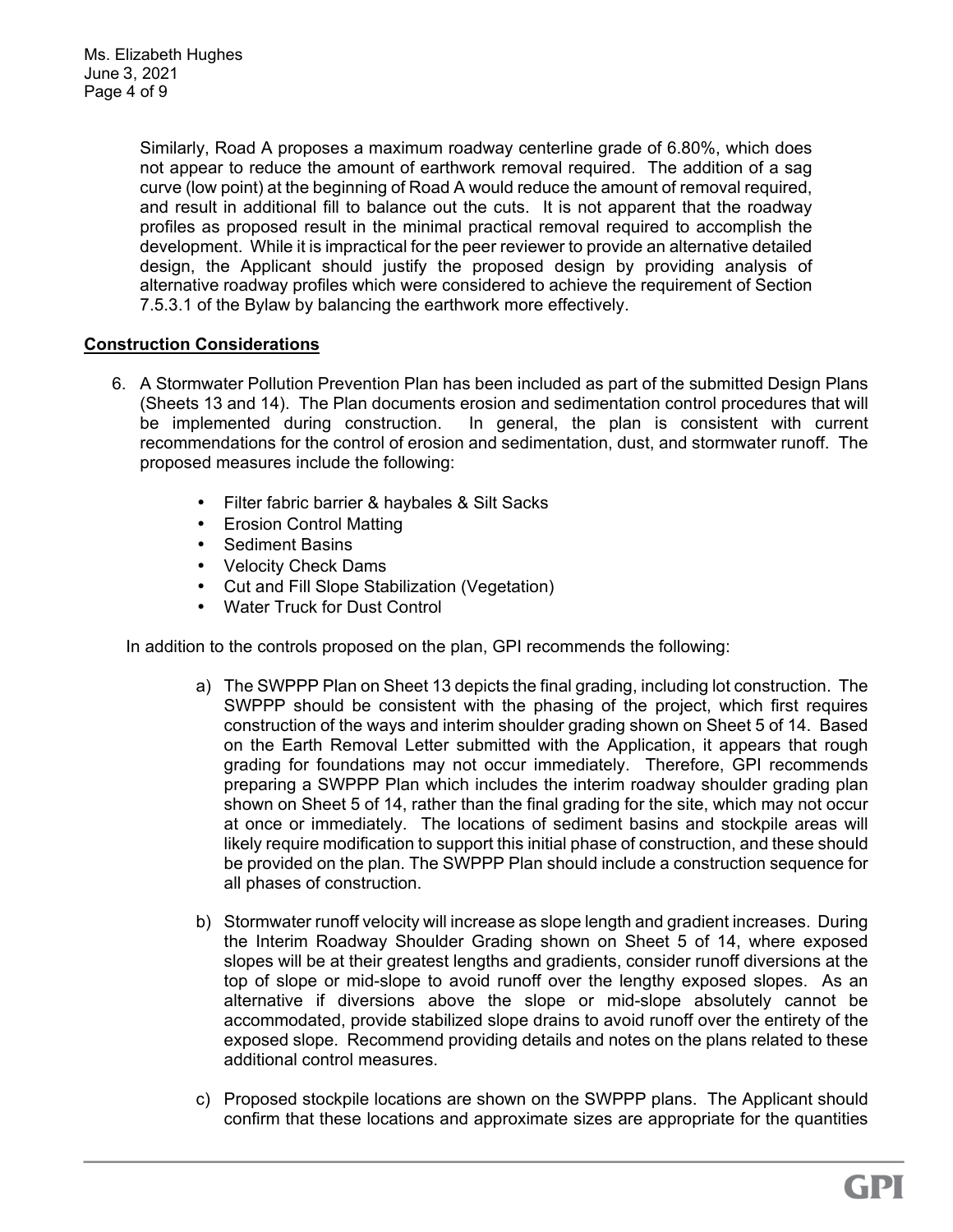of earth anticipated to be stockpiled. Please provide support for the sizing and locations of the stockpile locations shown on the plan as well as maximum slope of piles with any necessary stabilization measures. It appears that additional areas or larger stockpile sites may be required based upon the amount of earth removal proposed. Please also provide a detail of proposed erosion and sedimentation control measures specific to the soil stockpiles.

d) GPI recommends that the Board require third-party construction inspection for the monitoring of sedimentation and erosion controls during proposed earthwork activities. The Board may consider a requirement that the consultant hired to perform these services be approved by the Board and be at the expense of the developer.

# **B. GEOTECHNICAL AND HYDROGEOLOGICAL REVIEW**

### **Subsurface Conditions and Performed Subsurface Explorations**

Based on the USGS Surficial Geology map of the Hudson and Maynard Quadrangle prepared by W.R. Hansen and dated 1956, the northern portion of the Site is mapped as Outwash Terrace, whereas the southern portion of the Site is mapped as Kames. Both of these deposits are considered glacial deposits consisting typically of mixed sands and gravels.

Based on the test pit logs provided in Attachment D – Sheets 12 and 13 of 14, the following subsurface explorations were performed in support of the proposed development:

- 32 test pits referred to as TP 17-1 through TP 17-32 and performed on December 12, 2017;
- 13 test pits referred to as TP# 19-1 through TP# 19-13 and performed on April 16, 2019;
- 17 test pits referred to as TP D50 through TP D66 and performed on April 17, 2019;
- 10 test pits referred to as TP# 20-1 through TP# 20-10 and performed on June 23, 2020; and
- 6 geoprobe test borings referred to as GP 801 through GP 806 and performed on October 22, 2020.

Based on the test pit logs, the generalized subsurface conditions at the site typically consist of 6 to 12 inches of Sandy Loam, underlain by 3 to 24 inches of Loamy Sand, underlain by up to 14.5 feet of medium to coarse Sand. Fill of up to 24 inches was encountered in some test pits overlying the Sandy Loam, except at TP# 19- 7, TP# 19-8, TP# 19-9, TP# 19-12, TP# 19-13, and TP D59, where 3.5 to 9 feet of fill was encountered over the Sandy Loam. The estimated seasonal high ground water (ESHGW) reportedly ranged from El. 122 (i.e., at TP 17-19) to El. 127.33 (i.e., at TP D50), with a typical range of El. 123 to El. 125.

The geoprobe test borings encountered 6 to 12 inches of topsoil, underlain by 12 inches to 10.5 feet of poorly graded Sand with gravel or silt, underlain by 10 to 18 feet of glacial outwash deposits consisting of poorly graded medium Sand. No estimated groundwater information is provided on the geoprobe test boring logs.

Because the ESHGW has been identified in the Sand layer (a.k.a. glacial outwash), it would be reasonable to assume that the groundwater gradient is at a low angle and that the groundwater level is relatively uniform across the site changing seasonally from approximately El. 123 to El. 125. This elevation matches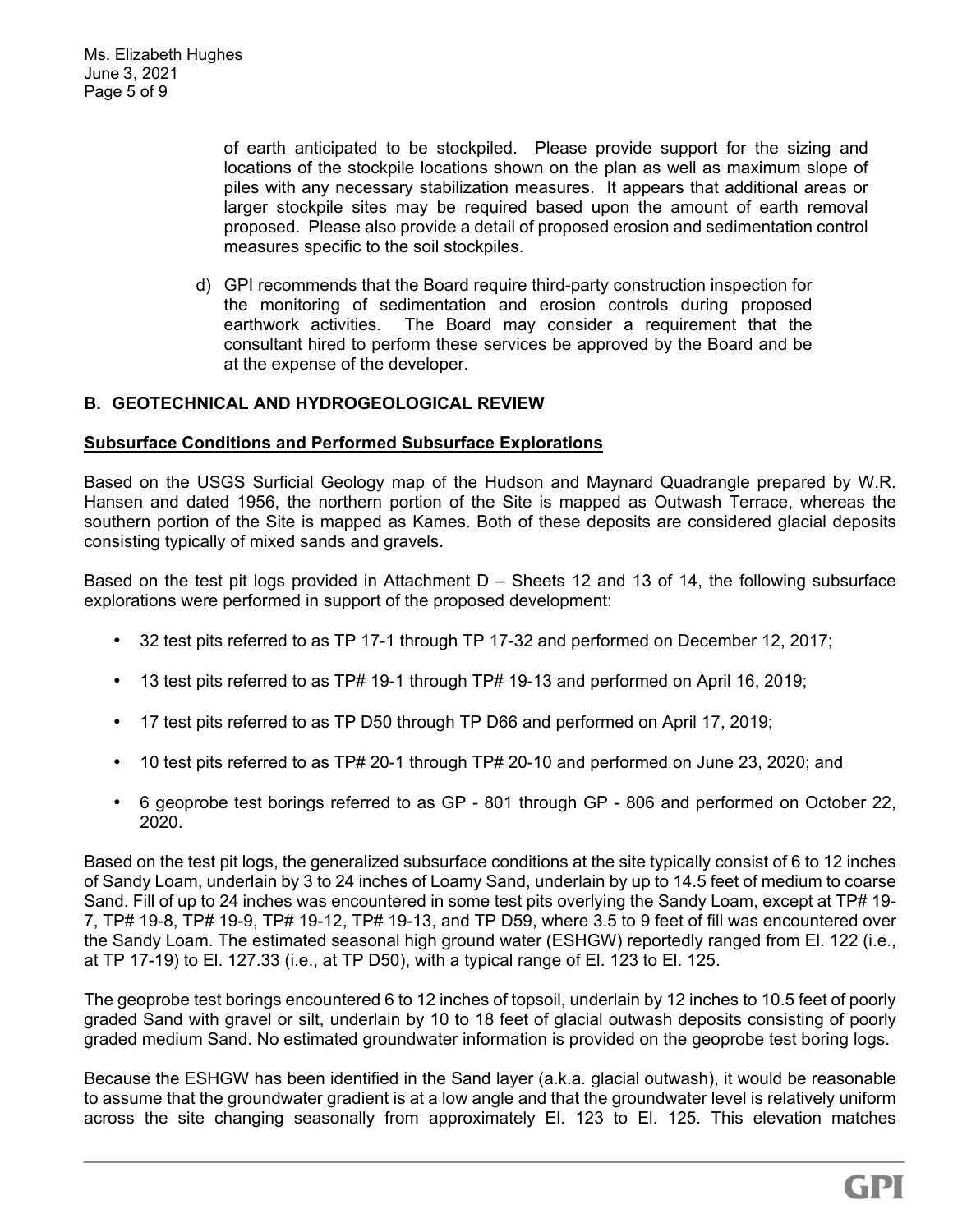Ms. Elizabeth Hughes June 2, 2021 3Page 6 of 9

approximately with the existing ground surface of the wetland area located in the northeastern corner of the Site.

### **Stability of Proposed Slopes**

Based on Appendix D – Sheet 6 of 14, we understand that 2H:1V cut slopes are proposed at Lots 1 through 5 and at Lot 13, and landscaped stone walls are proposed at Lot 3 and Lot 4. We understand that these cut slopes and stone walls will be constructed by Symes. We estimate that the proposed 2H:1V cut slopes will have the following top and bottom elevations as well as an approximate slope height:

|                                                                             |  | Appear Deparated Tap of Claps   Appear Deparated Dettom of Claps   Appearing to |  |  |
|-----------------------------------------------------------------------------|--|---------------------------------------------------------------------------------|--|--|
| Table 1 – Estimated Top and Bottom Elevations of Proposed 2H:1V Cut Slopes. |  |                                                                                 |  |  |

| Lot    | Approx. Proposed Top of Slope         | Approx. Proposed Bottom of Slope      | Approximate Slope |
|--------|---------------------------------------|---------------------------------------|-------------------|
| ۱.D.   | Ground Surface Elevation <sup>1</sup> | Ground Surface Elevation <sup>1</sup> | Height $2$        |
|        | 164 - 168                             | 156 - 160                             | 6 to 8 feet       |
| ◠      | 168 - 170                             | 154 - 156                             | 14 feet           |
| ົ<br>O | 170                                   | 150 - 152                             | 18 to 20 feet     |
|        | 168 - 170                             | 146                                   | 22 to 24 feet     |
| 5      | 160                                   | 140 - 142                             | 18 to 20 feet     |
| 13     | 158                                   | 144 - 146                             | 12 to 14 feet     |

Notes:

1 Based on Attachment D – Sheet 6 of 14

 $2$  Does not include the temporary condition during the basement construction and/or septic system installation, which could add an additional slope height of up to approximately 8 feet.

2H:1V cut slopes constructed in sandy soils with the bottom of the slope at least 15 feet above the groundwater table are typically stable if they are protected from surface soil erosion. However, the slopes could potentially temporarily be unstable during the construction of the building foundation and/or septic system installation. Additionally, retaining wall designers often do not perform a global stability for retaining walls constructed on or at the toe of a slopes. Furthermore, if a retaining wall will be constructed on a slope, the bearing capacity of the foundation soil needs to be reduced to have an adequate factor of safety. Therefore, we recommend including the following provisions as a condition for the ZBA application:

#### **Geotechnical Recommendation No. 1**

As part of the building permits for Lots 1 through 5 and for Lot 13, the developer shall retain a professional engineer licensed in the Commonwealth of Massachusetts to provide a global slope stability analyses for the proposed cut slopes and a design for retaining walls, or wall systems, that have a combined exposed wall height of over 4 feet considering the temporary condition during construction as well as the permanent condition. The global slope stability analysis of the cut slopes and retaining wall designs shall be submitted to the Town of Concord with the building permit application.

We recommend that the submitted global slope stability analyses and retaining wall design(s) be reviewed by either the Town of Concord or by an external consultant retained by the Town.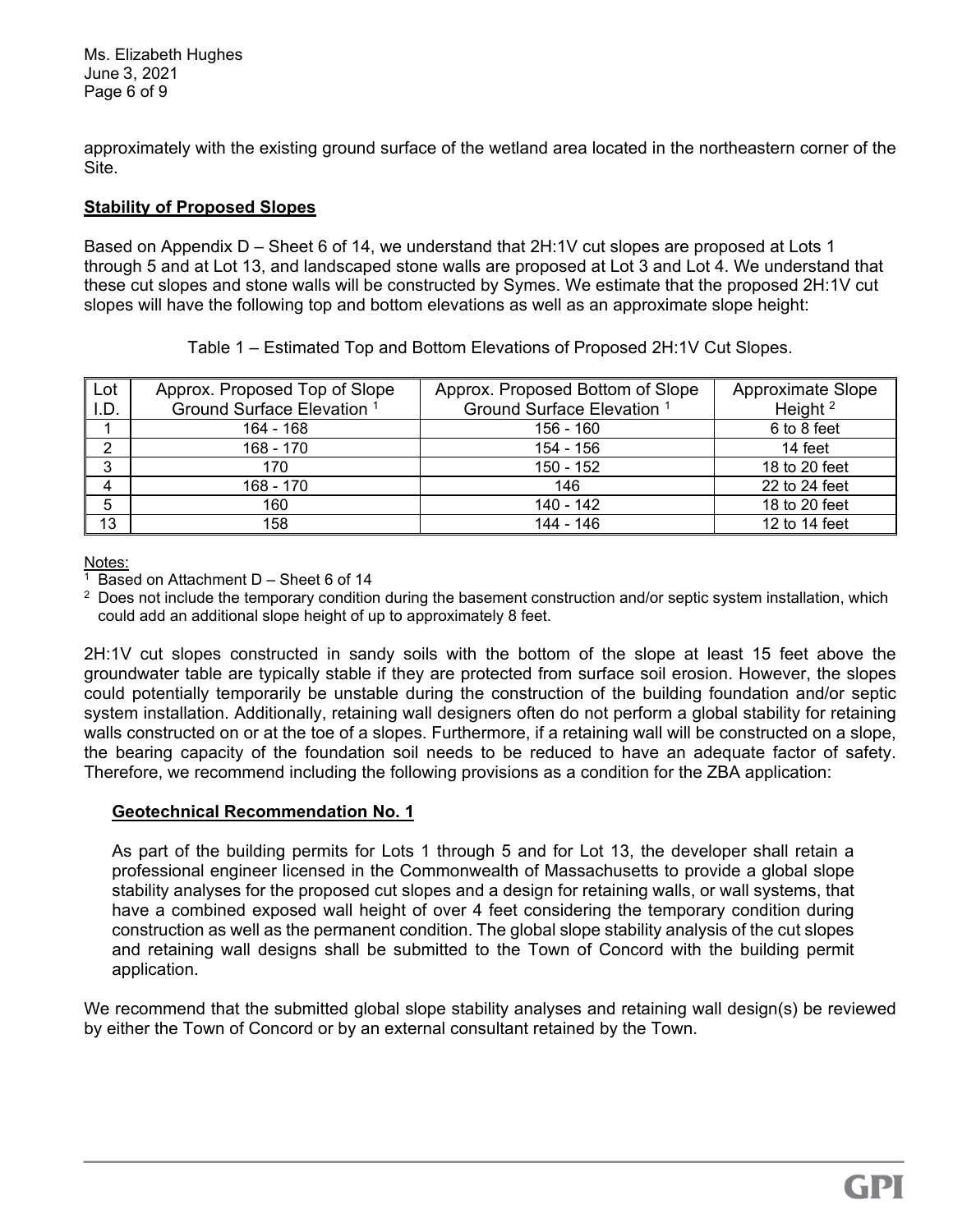# **HYDROGEOLOGICAL IMPACT ON GROUNDWATER LEVELS DUE TO THE EXCAVATIONS**

As previously discussed, it would be reasonable to assume that the groundwater level is fairly uniform across the Site, changing seasonally from approximately El. 123 to El. 125. Based on Appendix D – Sheet 6 of 14, we understand that the finished floor elevation for the proposed Lots 1 through 16 building foundations ranges from El. 127 to El. 152.5. Final grades for the proposed roadways range from El. 133 to El. 156, and proposed utilities in the roadway, such as sewer, water, and stormwater management structures, are generally located above El. 125. Therefore, we anticipate that the groundwater level will not be lowered due to the proposed development including the proposed excavations.

Because lowering of the groundwater level is not anticipated, the proposed excavations will not cause settlements of the existing adjacent residential buildings, including those at Center Village Drive, as long as the proposed slopes are stable. However, this assumes that the ESHGW is as presented in the test pit logs and will not change over time. To make sure that the groundwater level is accurate, we recommend that the following additional subsurface explorations be performed which may be included as a condition for the ZBA application:

# **Geotechnical Recommendation No. 2**

The developer shall perform two test borings with Standard Penetration Tests (SPT) at least two months prior to any excavation activities at the site. One boring should be performed near the top of the proposed cut slope of Lot 4, and the second boring should be performed near the top of the proposed slope of Lot 13. The test borings shall be advanced to at least El. 115 or refusal, whichever occurs first. A groundwater monitoring well shall be installed in each boring. The groundwater monitoring wells need to be located and protected so that they will not be destroyed during the proposed construction activities. The screen of the monitoring well should be installed from approximately El. 120 to El. 130.

Prior to any excavation activities at the site, at least three (3) groundwater measurement readings shall be taken approximately four weeks or longer apart to confirm the anticipated groundwater level and to assess variability of the readings. Once the excavation activities commence at the site, additional groundwater level readings shall be performed approximately every 30 days until at least 6 months after the rough grading of the lots have been completed.

The groundwater level readings and SPT information will also be necessary in support of the global slope stability analysis for the proposed cut slopes as well as for the design of the retaining walls. Additionally, the groundwater level readings will confirm that the excavation activities did not have an adverse effect on the groundwater level.

# **Construction Considerations**

Based on the performed test pit information, we believe that the proposed permanent and temporary excavations will be constructed in a Type C soil according to OSHA excavation regulations contained in 29 CFR Part 1926 Subpar P, latest edition. According to this OSHA regulation, temporary excavations constructed in a soil Type C cannot have a slope that is steeper than 1.5H:1V. Temporary excavations deeper than 20 feet may need to be benched and/or shored. Contractors are familiar with these OSHA requirements and these requirements need to be strictly followed, where applicable.

Additionally, presented below are earthwork recommendations for the retaining walls and raise-in-grade fill placement.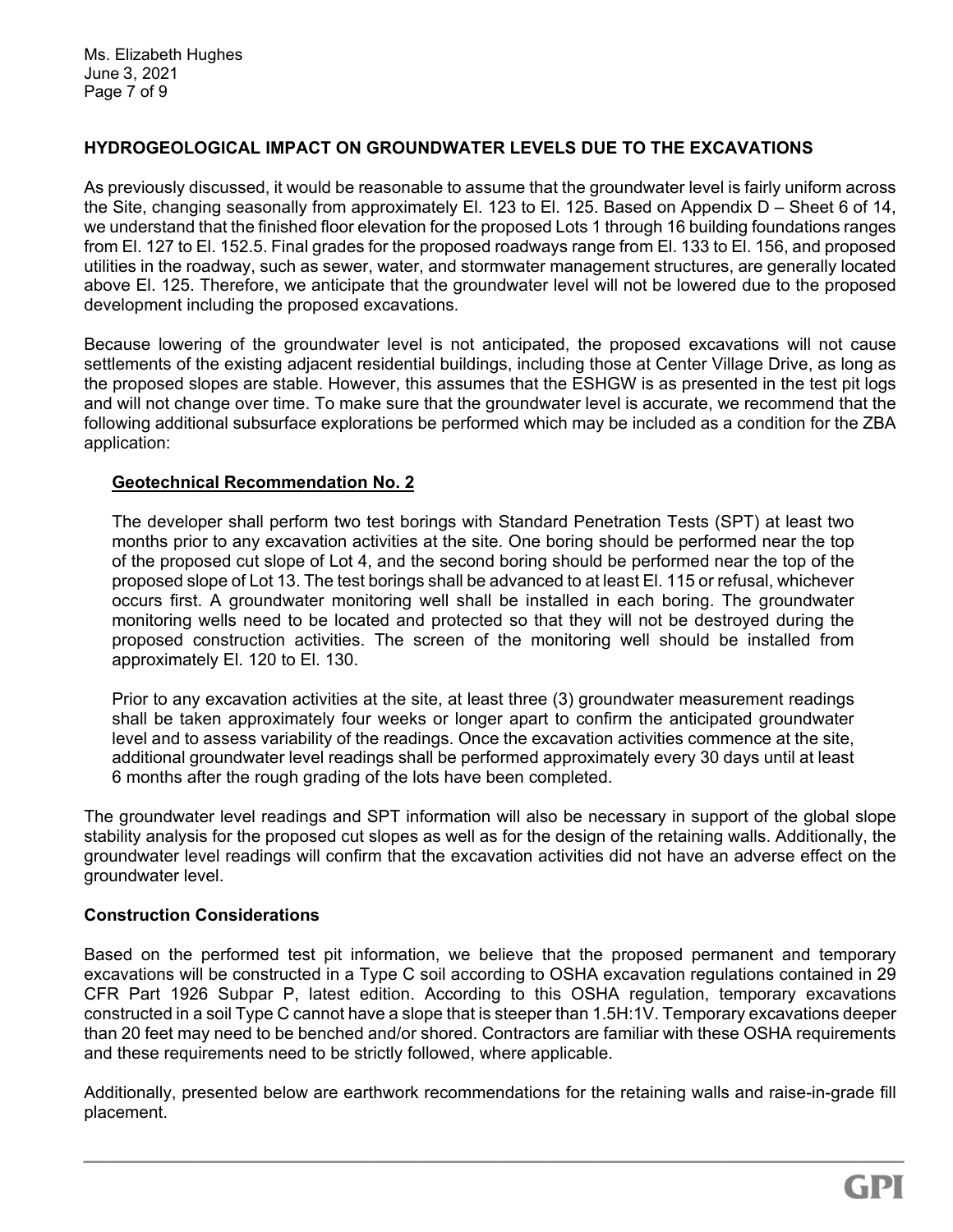# **Geotechnical Recommendation No. 3**

We recommend that the following general subgrade preparation and backfill material placement guidance be considered for the proposed retaining walls. However, these general recommendations may need to be modified based on the subsurface conditions encountered in the recommended supplementary test borings and/or the proposed retaining wall type.

- Place at least 6 inches of compacted fill meeting the gradation requirements for Crushed Stone (MassDOT M2.01.4) or Gravel Borrow (MassDOT M1.03.0 Type b) below the bottom of the proposed retaining wall footings.
- Prior to placing any fill below the retaining walls, the subgrade should be proof-compacted with at least four (4) passes of a vibratory compactor.
- Proposed retaining walls should be backfilled with free draining soils such as Gravel Borrow that has less than 8 percent passing a No. 200 sieve such that no water pressure develops behind the walls.
- Extra care should be used when compacting soil adjacent to walls. Hand-operated rollers or plate compactors weighing not more than 250 pounds should be used within a lateral distance of 5 feet of walls.

### **Geotechnical Recommendation No. 4**

We recommend that the following subgrade preparation, fill placement, and compaction requirements be considered for proposed raise-in-grade fill areas.

- Prior to placing any fill, the proposed raise-in-grade areas should be stripped of existing topsoil/vegetation, unsuitable materials, and other existing structures. Thereafter, the subgrade should be proof-compacted with at least six passes of a vibratory drum roller compactor with a minimum static drum weight of 10,000 pounds.
- Fill material meeting the gradation requirements for Gravel Borrow (MassDOT M1.03.0 Type b) should be used as raise-in-grade fill below the proposed dwelling footprints, roadways, and other structures including the zone of influence. The fill material should be compacted to at least 95 percent of the maximum dry density as determined by Modified Proctor Tests (ASTM D-1557, Method C). The zone of influence is defined as that area within a line projecting outward and downward from the outside edges of the proposed structure or roadway at a one horizontal to one vertical (1H:1V) slope. Loose lift thicknesses of the fill should be placed no greater than 12 inches.
- Protect subgrades from frost at all times during construction. Fill should not be placed over frozen soil.
- Raise-in-grade fill material placed within proposed landscaped areas should meet the gradation requirements for Ordinary Borrow (MassDOT M1.01.0) or Gravel Borrow (MassDOT M1.03.0 Type a) and should be compacted to at least 90 percent of the maximum dry density as determined by Modified Proctor Tests (ASTM D-1557, Method C).